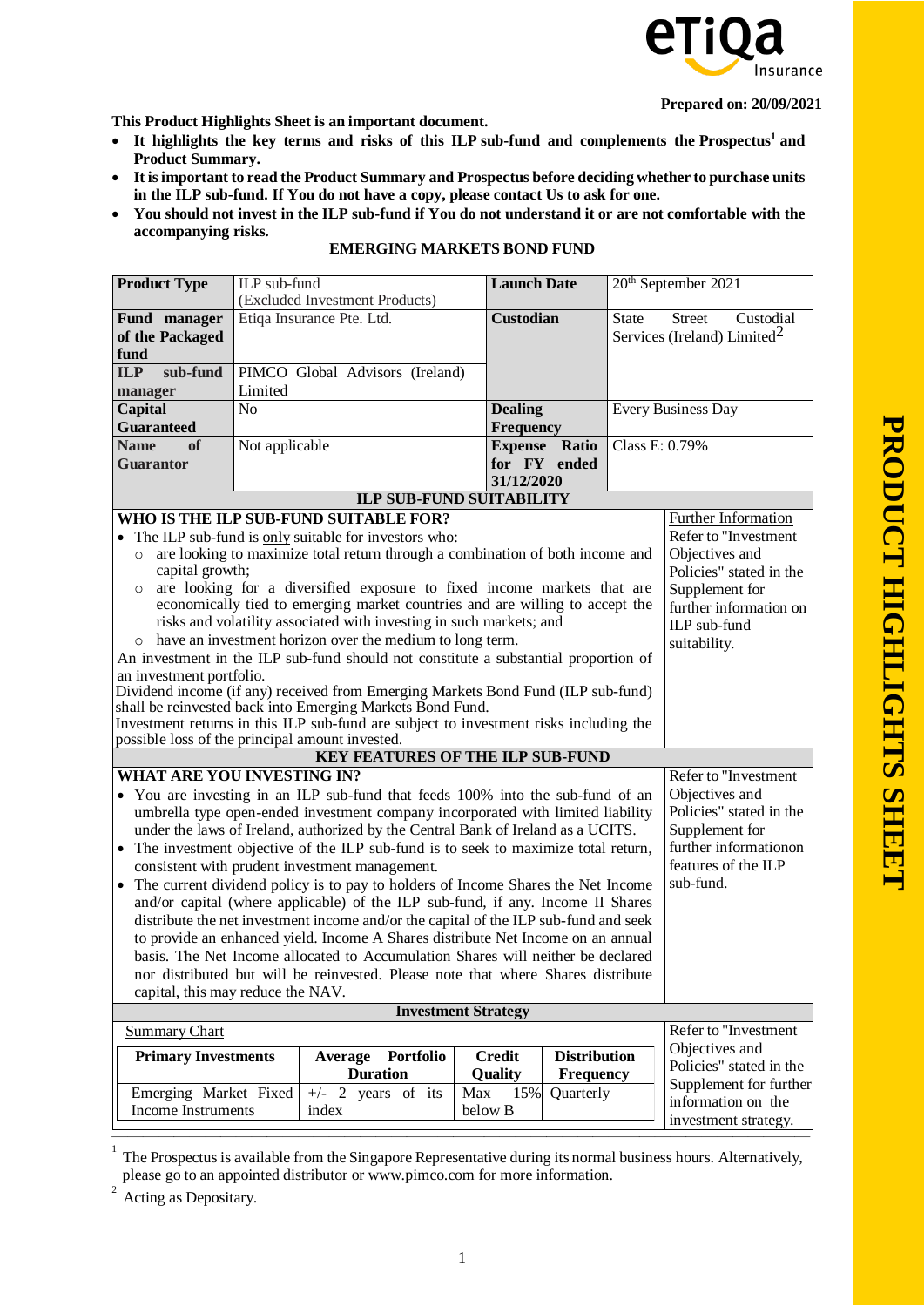

| The ILP sub-fund seeks to achieve its investment objective by investing at least 80%<br>of its assets in Fixed Income Instruments of issuers that economically are tied to<br>countries with emerging securities markets. Such securities may be denominated in<br>non-U.S. currencies and the USD.<br>The ILP sub-fund is likely to concentrate its investments in Asia, Africa, the Middle<br>$\bullet$<br>East, Latin America and the developing countries of Europe.<br>• The ILP sub-fund may invest all of its assets in high yield securities that are in default<br>with respect to the payment of interest or repayment of principal, or presenting an<br>imminent risk of default with respect to such payments subject to a maximum of<br>15% of its assets in securities rated lower than B by Moody's or S&P or equivalently<br>rated by Fitch (or, if unrated, determined by the Investment Advisor to be of<br>comparable quality).<br>The ILP sub-fund may use derivative instruments such as futures, options and swap<br>agreements and may also enter into currency forward contracts. Derivative<br>instruments may be used for (i) hedging purposes and/or (ii) investment |                                                                                                                                                                                                                       |
|-------------------------------------------------------------------------------------------------------------------------------------------------------------------------------------------------------------------------------------------------------------------------------------------------------------------------------------------------------------------------------------------------------------------------------------------------------------------------------------------------------------------------------------------------------------------------------------------------------------------------------------------------------------------------------------------------------------------------------------------------------------------------------------------------------------------------------------------------------------------------------------------------------------------------------------------------------------------------------------------------------------------------------------------------------------------------------------------------------------------------------------------------------------------------------------------------|-----------------------------------------------------------------------------------------------------------------------------------------------------------------------------------------------------------------------|
| purposes and/or (iii) efficient portfolio management.                                                                                                                                                                                                                                                                                                                                                                                                                                                                                                                                                                                                                                                                                                                                                                                                                                                                                                                                                                                                                                                                                                                                           |                                                                                                                                                                                                                       |
| <b>Parties Involved</b>                                                                                                                                                                                                                                                                                                                                                                                                                                                                                                                                                                                                                                                                                                                                                                                                                                                                                                                                                                                                                                                                                                                                                                         |                                                                                                                                                                                                                       |
| WHO ARE YOU INVESTING WITH?<br>• Investment-Linked Plan Provider is Etiqa Insurance Pte. Ltd.<br>The fund manager of the Packaged fund is Etiqa Insurance Pte. Ltd.<br>The Company is Global Investors Series plc<br>$\bullet$<br>The ILP sub-fund manager is PIMCO Global Advisors (Ireland) Limited.<br>The Investment Advisor is Pacific Investment Management Company LLC.<br>The Sub-Investment Advisors are PIMCO Asia Pte Ltd and PIMCO EuropeLtd.<br>The Depositary is State Street Custodial Services (Ireland) Limited.                                                                                                                                                                                                                                                                                                                                                                                                                                                                                                                                                                                                                                                               | Refer to<br>"Management and<br>Administration"<br>stated in the<br>Prospectus for further<br>information on the<br>role and<br>responsibilities of<br>these entities and<br>what happens if they<br>become insolvent. |
| <b>KEY RISKS</b>                                                                                                                                                                                                                                                                                                                                                                                                                                                                                                                                                                                                                                                                                                                                                                                                                                                                                                                                                                                                                                                                                                                                                                                | Refer to section:<br>"Investment, Focus<br>and Approach" stated<br>in the Product<br>Summary.                                                                                                                         |
| WHAT ARE THE KEY RISKS OF THIS INVESTMENT?                                                                                                                                                                                                                                                                                                                                                                                                                                                                                                                                                                                                                                                                                                                                                                                                                                                                                                                                                                                                                                                                                                                                                      | Refer to "Risk Factors                                                                                                                                                                                                |
| The value of Shares of the ILP sub-fund can go down as well as up and an investor may<br>not get back the amount invested. These risk factors may cause You to lose some or all<br>of Your investment.                                                                                                                                                                                                                                                                                                                                                                                                                                                                                                                                                                                                                                                                                                                                                                                                                                                                                                                                                                                          | and Use of<br>Derivatives" stated in<br>the Prospectus for<br>further information on<br>risks of the ILP sub-<br>fund.                                                                                                |
| <b>Market and Credit Risks</b>                                                                                                                                                                                                                                                                                                                                                                                                                                                                                                                                                                                                                                                                                                                                                                                                                                                                                                                                                                                                                                                                                                                                                                  |                                                                                                                                                                                                                       |
| • The ILP sub-fund is subject to credit risk as it could lose money if the issuer or<br>guarantor of a Fixed Income Security in which it invests, or counterparty to a<br>derivatives contract, is unable or unwilling to meet its financial obligations. The ILP<br>sub-fund may invest all of its assets in high yield securities that are in default with<br>respect to the payment of interest or repayment of principal, or presenting an imminent<br>risk of default with respect to such payments.<br>The ILP sub-fund is subject to currency risk as changes in exchange rates<br>$\bullet$<br>between currencies or the conversion from one currency to another may cause the<br>value of the ILP sub-fund's investments to diminish or increase.<br>The ILP sub-fund is subject to interest rate risk as the value of Fixed Income<br>$\bullet$<br>Securities held by the ILP sub-fund is likely to decrease if nominal interest rates rise.                                                                                                                                                                                                                                          |                                                                                                                                                                                                                       |
| <b>Liquidity Risks</b>                                                                                                                                                                                                                                                                                                                                                                                                                                                                                                                                                                                                                                                                                                                                                                                                                                                                                                                                                                                                                                                                                                                                                                          |                                                                                                                                                                                                                       |
| The ILP sub-fund is exposed to liquidity risk where it invests in derivative<br>$\bullet$<br>instruments which are difficult to purchase or sell. If a derivative transaction is<br>particularly large or if the relevant market is illiquid, it may not be possible to<br>initiate a transaction or liquidate a position at an advantageous time or price. The<br>ILP sub-fund is not listed in Singapore and all redemption requests should be made<br>to the fund manager. You can redeem only on Dealing Days. There is no secondary<br>market in Singapore for the ILP sub-fund.                                                                                                                                                                                                                                                                                                                                                                                                                                                                                                                                                                                                           |                                                                                                                                                                                                                       |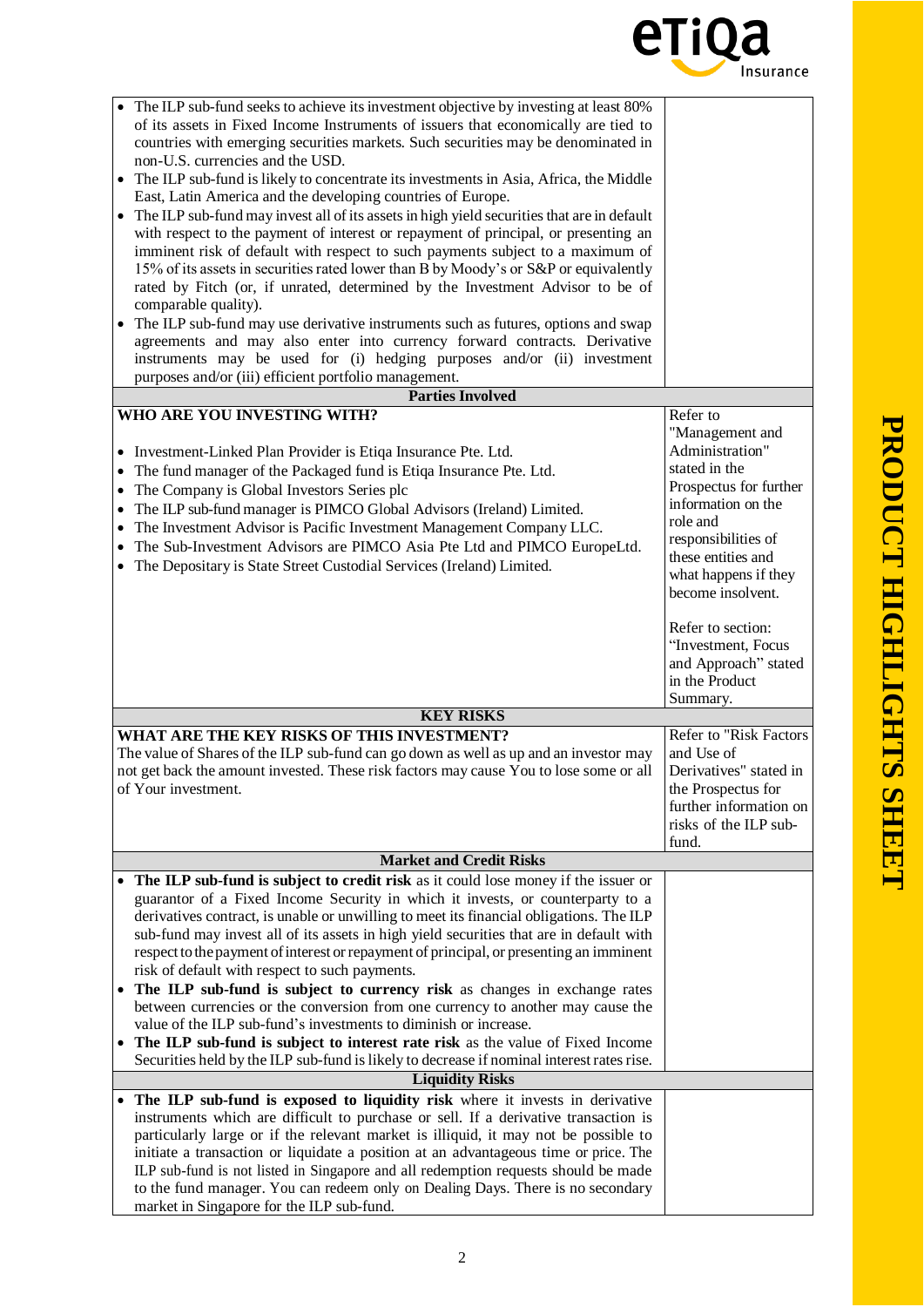

| <b>Product-Specific Risks</b>                                                       |                                                                                                                                                               |                                          |                        |  |
|-------------------------------------------------------------------------------------|---------------------------------------------------------------------------------------------------------------------------------------------------------------|------------------------------------------|------------------------|--|
|                                                                                     | The ILP sub-fund's use of derivative instruments is subject to the risks                                                                                      |                                          |                        |  |
| described in the Irish Prospectus, such as liquidity risk, interest rate risk,      |                                                                                                                                                               |                                          |                        |  |
| market risk, credit risk and management risk. Derivatives will typically be used as |                                                                                                                                                               |                                          |                        |  |
| a substitute for taking a position in the asset.                                    |                                                                                                                                                               |                                          |                        |  |
| The ILP sub-fund is subject to global investment risk as securities of certain      |                                                                                                                                                               |                                          |                        |  |
| international jurisdictions may experience more rapid and extreme changes in value. |                                                                                                                                                               |                                          |                        |  |
| The ILP sub-fund may be subject to high yield risk such as greater levels of        |                                                                                                                                                               |                                          |                        |  |
|                                                                                     | interest rate, credit and liquidity risks than ILP sub-funds that do not invest in such                                                                       |                                          |                        |  |
| securities.                                                                         |                                                                                                                                                               |                                          |                        |  |
|                                                                                     | The ILP sub-fund is subject to emerging markets risk as it invests in securities                                                                              |                                          |                        |  |
| of issuers based in developing economies which may present market, credit,          |                                                                                                                                                               |                                          |                        |  |
|                                                                                     | currency, liquidity, legal, political and other risks different from, and potentially                                                                         |                                          |                        |  |
| greater than, the risks of investing in developed foreign countries.                |                                                                                                                                                               |                                          |                        |  |
|                                                                                     | • Dividends are payable out of capital for some share classes, as a result capital                                                                            |                                          |                        |  |
| will be eroded.                                                                     |                                                                                                                                                               |                                          |                        |  |
|                                                                                     | • The ILP sub-fund may be subject to risks from directly investing in Fixed Income                                                                            |                                          |                        |  |
|                                                                                     | Instruments traded on China Inter-Bank Bond Market ("CIBM"). The ILP sub-                                                                                     |                                          |                        |  |
|                                                                                     | fund may be exposed to liquidity risks, settlement risks, default of counterparties                                                                           |                                          |                        |  |
| new and still subject to further clarification and/or changes.                      | and market volatility associated with CIBM. The CIBM rules are also relatively                                                                                |                                          |                        |  |
|                                                                                     |                                                                                                                                                               |                                          |                        |  |
|                                                                                     | <b>FEES AND CHARGES</b>                                                                                                                                       |                                          |                        |  |
| WHAT ARE THE FEES AND CHARGES OF THIS INVESTMENT?                                   |                                                                                                                                                               |                                          | Refer to section "Fees |  |
| You will need to pay the following fees and charges.                                |                                                                                                                                                               | and Charges" stated in                   |                        |  |
|                                                                                     |                                                                                                                                                               | Product Summary for<br>more information. |                        |  |
| Payable directly by You                                                             |                                                                                                                                                               |                                          |                        |  |
|                                                                                     |                                                                                                                                                               |                                          |                        |  |
| <b>Fund Switch Charge</b>                                                           | <b>Currently Nil</b>                                                                                                                                          |                                          |                        |  |
|                                                                                     |                                                                                                                                                               |                                          |                        |  |
| Payable by the ILP sub-fund from invested proceeds                                  |                                                                                                                                                               |                                          |                        |  |
|                                                                                     |                                                                                                                                                               |                                          |                        |  |
|                                                                                     |                                                                                                                                                               |                                          |                        |  |
|                                                                                     | The ILP sub-fund will pay the following fees and charges to the fund manager, ILP                                                                             |                                          |                        |  |
| sub-fund manager, Trustee and other parties:                                        |                                                                                                                                                               |                                          |                        |  |
|                                                                                     |                                                                                                                                                               |                                          |                        |  |
| <b>Management Charge Fee</b>                                                        | 0.75% per annum of Account value through                                                                                                                      |                                          |                        |  |
|                                                                                     | cancelling of units.                                                                                                                                          |                                          |                        |  |
| <b>Fund Management Fee</b>                                                          | 1.55% (max 4%) of the Account value per                                                                                                                       |                                          |                        |  |
|                                                                                     | annum.                                                                                                                                                        |                                          |                        |  |
|                                                                                     |                                                                                                                                                               |                                          |                        |  |
|                                                                                     | These fees and charges are not guaranteed. We may change the fees and charges or                                                                              |                                          |                        |  |
|                                                                                     | introduce new fees and charges as long as they will not exceed the maximum limit<br>stated in the Product Summary or Fund Factsheet. We will give You written |                                          |                        |  |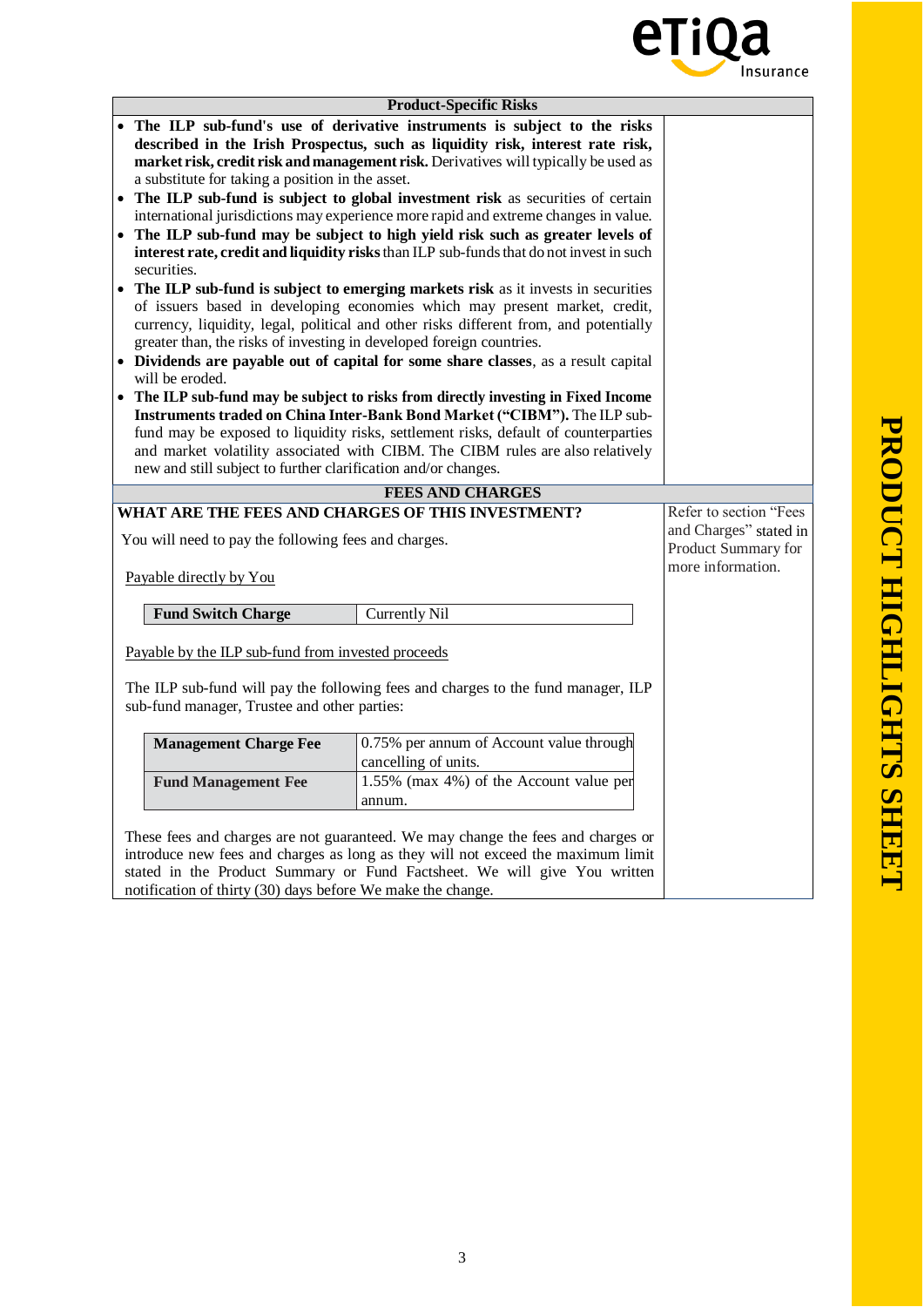

| <b>VALUATIONS AND EXITING FROM THIS INVESTMENT</b>                                                                                                                                                                                                                                                                                                                                                                                                                                                                                                                                                                                                                                                                                                                                                                                                                                                                                                                                                                                                                                                  |                            |  |  |  |  |  |
|-----------------------------------------------------------------------------------------------------------------------------------------------------------------------------------------------------------------------------------------------------------------------------------------------------------------------------------------------------------------------------------------------------------------------------------------------------------------------------------------------------------------------------------------------------------------------------------------------------------------------------------------------------------------------------------------------------------------------------------------------------------------------------------------------------------------------------------------------------------------------------------------------------------------------------------------------------------------------------------------------------------------------------------------------------------------------------------------------------|----------------------------|--|--|--|--|--|
| <b>HOW OFTEN ARE VALUATIONS AVAILABLE?</b>                                                                                                                                                                                                                                                                                                                                                                                                                                                                                                                                                                                                                                                                                                                                                                                                                                                                                                                                                                                                                                                          | Refer to "Pricing and      |  |  |  |  |  |
| Valuations are available on each Business Day. The subscription and redemption                                                                                                                                                                                                                                                                                                                                                                                                                                                                                                                                                                                                                                                                                                                                                                                                                                                                                                                                                                                                                      | Dealing Deadlines",        |  |  |  |  |  |
| prices are published in www.tiq.com.sg / www.etiqa.com.sg.                                                                                                                                                                                                                                                                                                                                                                                                                                                                                                                                                                                                                                                                                                                                                                                                                                                                                                                                                                                                                                          | 'Settlement for            |  |  |  |  |  |
|                                                                                                                                                                                                                                                                                                                                                                                                                                                                                                                                                                                                                                                                                                                                                                                                                                                                                                                                                                                                                                                                                                     | Redemption" and "Free      |  |  |  |  |  |
| HOW CAN YOU EXIT FROM THIS INVESTMENT AND WHAT ARE THE                                                                                                                                                                                                                                                                                                                                                                                                                                                                                                                                                                                                                                                                                                                                                                                                                                                                                                                                                                                                                                              | Look Period" stated in     |  |  |  |  |  |
| RISKS AND COSTS IN DOING SO?                                                                                                                                                                                                                                                                                                                                                                                                                                                                                                                                                                                                                                                                                                                                                                                                                                                                                                                                                                                                                                                                        | <b>Product Summary for</b> |  |  |  |  |  |
| You can exit the Packaged fund any time by submitting a surrender / withdrawal<br>request to Us via the Tiq by Etiqa mobile application or through the Tiqconnect<br>customer portal on www.tiq.com.sg / www.etiqa.com.sg.                                                                                                                                                                                                                                                                                                                                                                                                                                                                                                                                                                                                                                                                                                                                                                                                                                                                          | further information.       |  |  |  |  |  |
| You may return this policy for cancellation within fourteen (14) days after You<br>$\bullet$<br>receive the policy document, for any reason. We will refund You the Premiums<br>You have paid less any change in the unit price(s) of the Packaged fund and any<br>costs incurred by Us in assessing the risk under the policy, such as payments for<br>medical check-up and other expenses. Any partial withdrawal(s) previously paid                                                                                                                                                                                                                                                                                                                                                                                                                                                                                                                                                                                                                                                              |                            |  |  |  |  |  |
| to You under this policy will also be deducted.                                                                                                                                                                                                                                                                                                                                                                                                                                                                                                                                                                                                                                                                                                                                                                                                                                                                                                                                                                                                                                                     |                            |  |  |  |  |  |
| Should the free look request be received before 3 p.m. (Singapore time), We will<br>use the unit price for the current Business Day or else it will be based on the unit<br>price on the next Business Day. In the event that the Account value of the<br>Packaged fund of Your policy is more than the Premium paid, We will only<br>refund the Premium paid.<br>If the redemption request is received by Us before 3 p.m. (Singapore time) on a<br>Business Day, the redemption request will be taken to have been received on that<br>Business Day and You will receive that Business Day's redemption price and<br>subject to the ILP sub-fund manager's pricing policy. If You miss the cut-off<br>time, Your order will be based on the next Business Day's redemption price.<br>The following example illustrates the amount of redemption proceeds You will<br>receive based on a redemption of 1,000 units and a notional redemption price of<br>S\$0.95*:<br>Number of units<br>Redemption<br>Gross<br>Net<br>to be Redeemed<br>Price<br>Redemption<br>Redemption<br>Proceeds<br>Proceeds |                            |  |  |  |  |  |
| $\mathbf X$<br>S\$0.95<br>1,000<br>$=$<br>S\$950                                                                                                                                                                                                                                                                                                                                                                                                                                                                                                                                                                                                                                                                                                                                                                                                                                                                                                                                                                                                                                                    | $=$ S\$950                 |  |  |  |  |  |
| * The actual redemption price of the units will fluctuate according to the net asset                                                                                                                                                                                                                                                                                                                                                                                                                                                                                                                                                                                                                                                                                                                                                                                                                                                                                                                                                                                                                |                            |  |  |  |  |  |
| value of the units.                                                                                                                                                                                                                                                                                                                                                                                                                                                                                                                                                                                                                                                                                                                                                                                                                                                                                                                                                                                                                                                                                 |                            |  |  |  |  |  |
| <b>CONTACT INFORMATION</b>                                                                                                                                                                                                                                                                                                                                                                                                                                                                                                                                                                                                                                                                                                                                                                                                                                                                                                                                                                                                                                                                          |                            |  |  |  |  |  |
| HOW DO YOU CONTACT US?                                                                                                                                                                                                                                                                                                                                                                                                                                                                                                                                                                                                                                                                                                                                                                                                                                                                                                                                                                                                                                                                              |                            |  |  |  |  |  |
| You may email Us at customer.service@etiqa.com.sg or contact Our Etiqa Customer<br>Care Hotline +65 6887 8777<br>Customer Service Centre: One Raffles Quay, #22-01 North Tower, Singapore 048583                                                                                                                                                                                                                                                                                                                                                                                                                                                                                                                                                                                                                                                                                                                                                                                                                                                                                                    |                            |  |  |  |  |  |
| Monday - Friday, 8.30am - 5.30pm (excluding Public Holidays)                                                                                                                                                                                                                                                                                                                                                                                                                                                                                                                                                                                                                                                                                                                                                                                                                                                                                                                                                                                                                                        |                            |  |  |  |  |  |